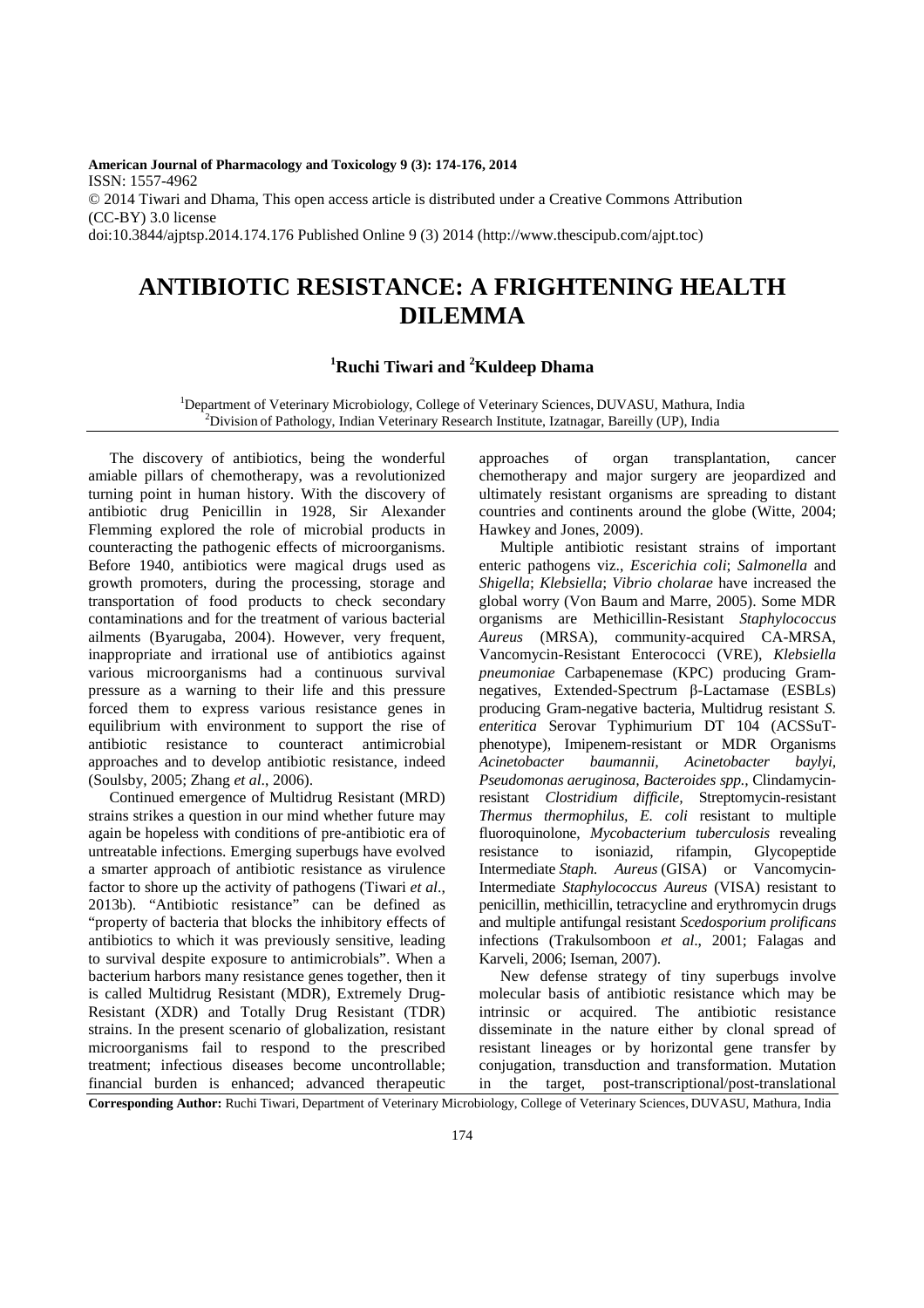modification of the drug target, Reduced uptake and active efflux of the drug, chromosomally derived multidrug resistance, R–factor, expression or suppression of genes *in vivo* that may be different from the condition *in vitro,* gene deletion such as deletion of Penicillin Binding Protein gene encoding (PBP 3) in case of *Burkholderia pseudomallei* develop resistance against ceftazidime, the stress to which bacteria are exposed both within the host and also in the environment, results in development of adoptive mechanism like development of antibiotic resistance and formation of bioflims for their survival (Cirz *et al*., 2005). Antibiotic producing microorganisms harbor r-genes and R-factors in plasmids to confer their own protection from inhibitory or lethal actions of secondary metabolites produced from them naturally. Mobile genetic elements such as transposons, prophages, integrons, resistance islands (R factor), self replicating plasmids all carry resistance genes. Plasmidmediated quinolone resistance is emerging globally as a multifaceted threat. Integrons are genetic elements associated with the resistance (r) genes related with transferable plasmid-mediated resistance. OXA betalactamase genes responsible for resistance against Beta lactam antibiotics are present on plasmids. R-plasmid pTP10 of the *Corynebacterium xerosis* carries resistance genes for tetracycline, erythromycin, kanamycin and chloramphenicol (Hall, 1997). Conjugative plasmids are part of enterobacteria such as Plasmid F of *Escherichia coli* K-12, R-factor NR1 in *Proteus mirabilis* and other in *Salmonella, Shigella, Klebsiella, Proteus* and *Escherichia.* 

As per World Health Organization (WHO), excessive and unnecessary use of antibiotics lead to a serious public health implications with negative impacts due to presence of harmful residues in meat, milk, eggs and raw animal food (Mathew *et al*., 2007; WHO, 2013). Teeth staining due to excessive tetracycline residues and high concentrations of sulfonamide and penicillin residues in food items causing severe anaphylactic and hypersensitivity reaction in consumers are good examples. Antibiotic susceptibility tests help in determining the inhibitory activity of antibacterial agent and there are methods to detect antibiotic residues viz; Gas Chromatography (GC), High-Performance Liquid Chromatography (HPLC) with UV, Mass Spectrometry (MS) and nano quantity analyte detectors, microfluidic and electrochemical methods, European Union four-plate test (EU4pt), Frontier Post Test (FPT), microbiological methods as *Sarcina lutea* kidney test followed by *Bacillus subtilis* BGA test, Enzyme Linked Immunesorbent Assay (ELISA) and Fluorescence

Immunoassays (FIA), molecular beacon based Polymerase Chain Reaction (PCR) and DNA chips for detection of Methicillin Resistant *Staph. Aureus* (MRSA) and liquid culture systems and molecular line probe assays for detection of drug-resistant tuberculosis. The maximum residual limit of antibiotic varies from country to country and with the antibiotics used (Fluit *et al*., 2001; Stead *et al*., 2004; Pikkemaat, 2009).

Being an alarming public health threat worldwide antibiotic resistance demands holistic approach and sound strategies by implementation of affordable and cost-effective sustainable control programs to check this precarious problem. WHO has recommended six-point policy package for governments and regulatory bodies to halt the problem of antibiotic resistance including development of a national plan for strengthening the surveillance and laboratory capacity to promote rational use of medicines and encourage innovation of new therapeutic tools. Surveillance systems viz. National Healthcare Safety Network (NHSN) with National Antimicrobial Resistance Monitoring System (NARMS), National Tuberculosis Surveillance System (NTSS) and United States Department of Agriculture (USDA) are playing an active role in restricting antibiotic resistance and analysis of Multidrug-Resistant Organisms (MDROs). To overcome with the hurdles of microbial resistance various alternative emerging novel therapies (Dhama *et al*., 2013) include use of lytic bacteriophages (Ghannad and Mohammadi, 2012), cytokine therapy, therapeutic intervention of virophages and mycophages, chicken egg Yolk antibodies (IgY), probiotics, ethnoveterinary and herbal medicines (Mahima *et al*., 2012; Tiwari *et al*., 2013a) and panchgavya therapy are opening new avenues to fight against these superbugs.

## **REFERENCES**

- Byarugaba, D.K., 2004. Antimicrobial resistance in developing countries and responsible risk factors. Int. J. Antimicrob. Agents, 24: 105-110. DOI: 10.1016/j.ijantimicag.2004.02.015
- Cirz, R.T., J.K. Chin, D.R. Andes, V. de Crécy-Lagard and W.A. Craig *et al*., 2005. Inhibition of mutation and combating the evolution of antibiotic resistance. PLoS Biol., 3: e176-e176. DOI: 10.1371/journal.pbio.0030176
- Dhama, K., S. Chakraborty, Mahima, M.Y. Wani and A.K. Verma *et al*., 2013. Novel and emerging therapies safeguarding health of humans and their companion animals: A review. Pak. J. Bio. Sci., 16: 101-111. PMID: 24171271